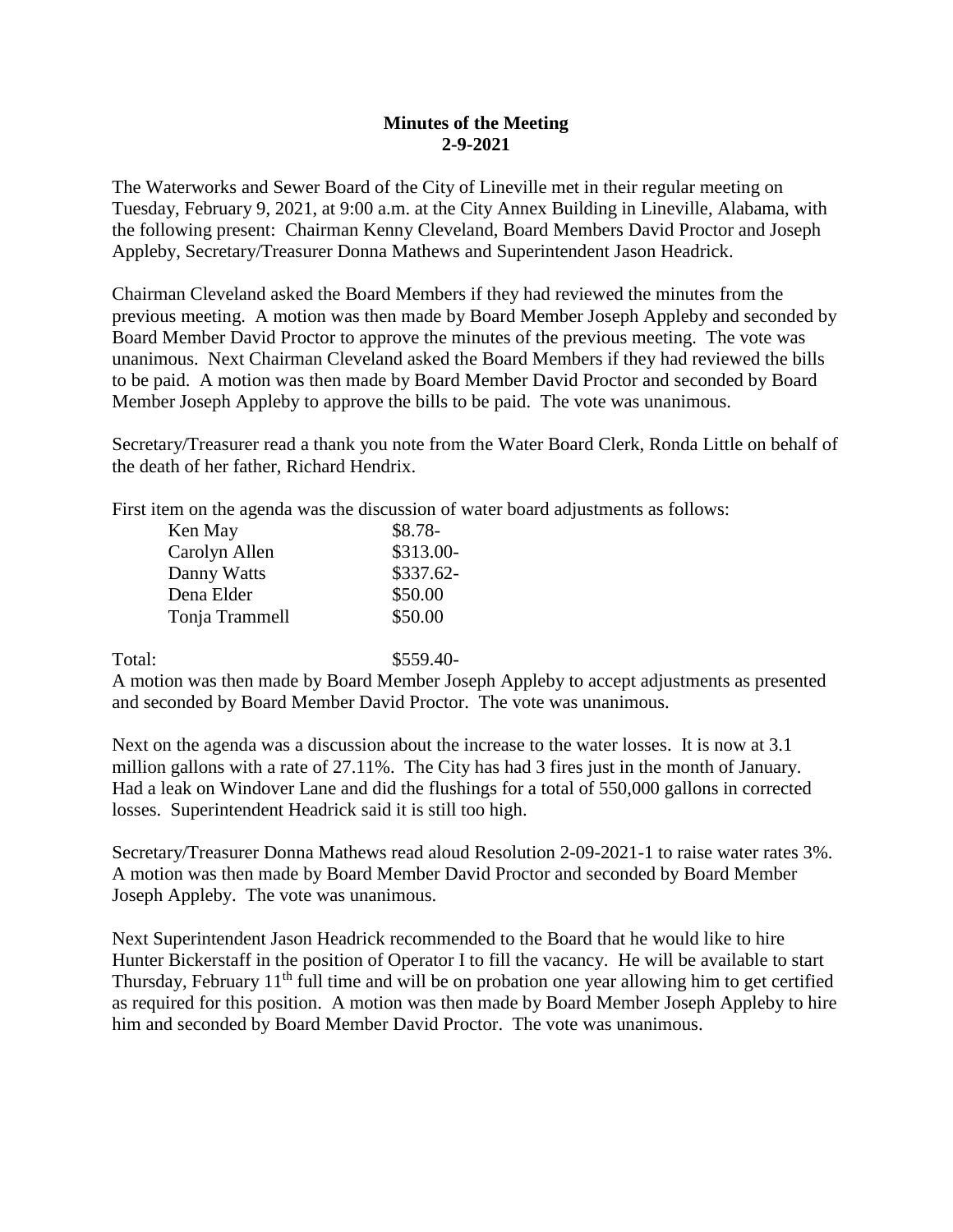Bid openings were read aloud by Superintendent Headrick and are as follows:

| $\frac{3}{4}$ ton truck | \$1600.00 |
|-------------------------|-----------|
| $\frac{3}{4}$ ton truck | \$850.00  |
| $\frac{3}{4}$ ton truck | \$1100.00 |
| $\frac{3}{4}$ ton truck | \$800.00  |
| Chev S-10 truck         | \$650.00  |
| Generator               | \$1201.00 |
| Generator               | \$250.00  |
|                         |           |

Chuck Brimer being the highest bidder on the ¾ ton truck; Darrell Farrow being the highest bidder on the Chev S-10 truck and Richard Bickerstaff being the highest bidder on the Generator. A motion was then made by Board Member David Proctor and seconded by Joseph Appleby. The vote was unanimous.

Chairman Cleveland informed the board that the debt ratio is holding at 1.32% as of end of fiscal year reports. We spend a lot of money last but expenses are now coming down. Rick Roberts said the pumping station on Talladega Street is under mining under the bank. Needs to be looked at soon.

Board Member David Proctor said the firemen want a flow test on all fire plugs. Superintendent Headrick said we got one from last year. David asked if that was the most current one and also asked if they are servicing and greasing all of them. The plug at the old Elementary School had a stem come out. Jason said that is going to be the one at the old gym. M&H told Jason that they would check it. Jason said the problem is that it won't shut off all the way when closed off. They can put a hydrant adapter just for fire hydrants in put it will be very expensive. \$2500.00 to install and the first year is free but after that it is a fee of \$300 per year per hydrant. David questioned calling the water plant when we've had fires like we have lately. Jason said they can see it and suppose to cut it on. They know in just a minute when the pressure drops but if you want to you can still call them. Up to the fireman. David also asked Jason how often he opens the plugs and cleans the water by letting it run. Jason told him that the pumps on the trucks are made to handle a little film. Jason also said if he opens and flushes too much, me and the Water department get calls from everywhere reporting open hydrants.

Chairman Cleveland asked Jason if we need to use any of this bid money to get any new equipment at this time. Jason told him we still need to get an air compressor. Kenny told him to get one and maybe look into getting a generator now.